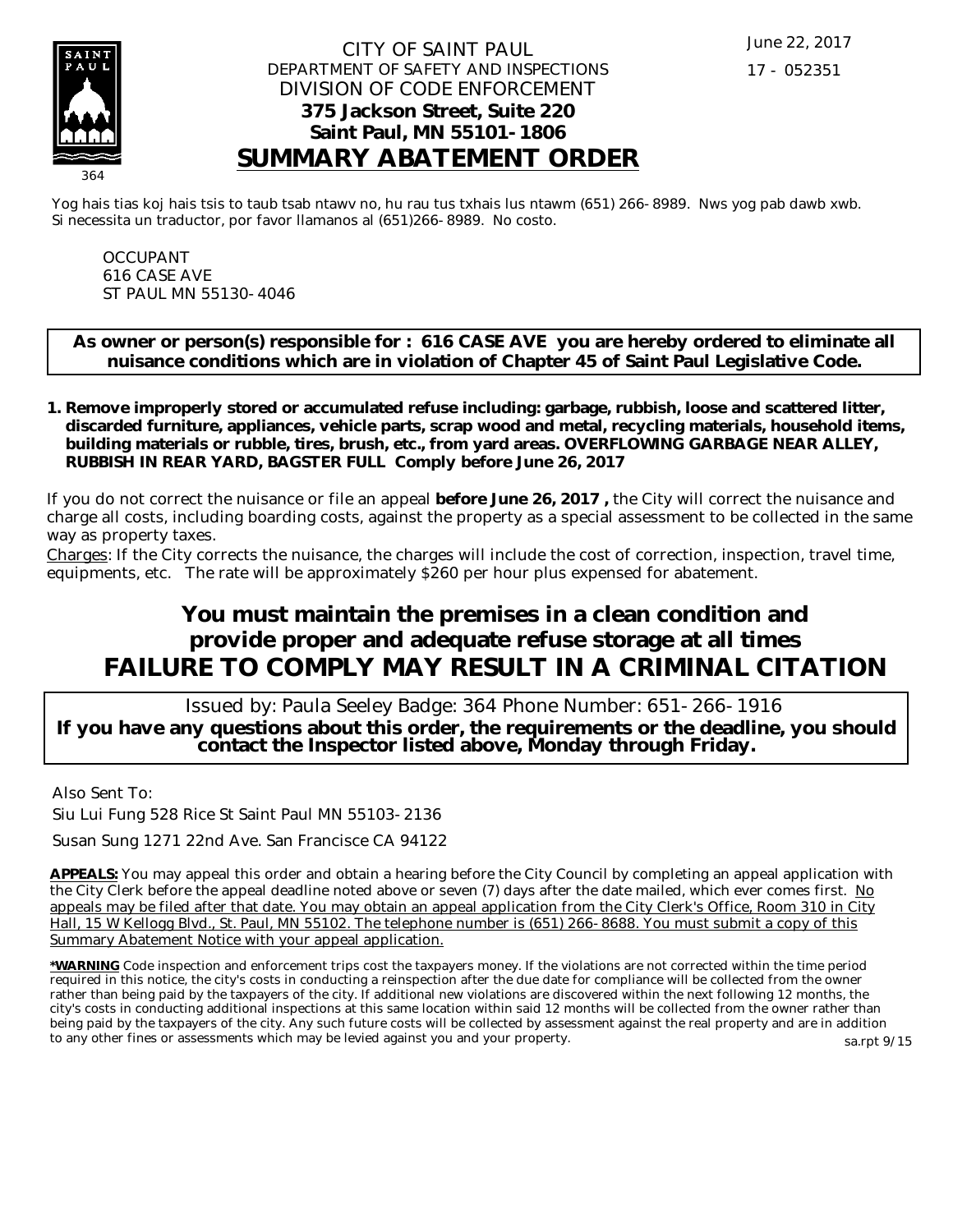

### CITY OF SAINT PAUL DEPARTMENT OF SAFETY AND INSPECTIONS DIVISION OF CODE ENFORCEMENT **375 Jackson Street, Suite 220 Saint Paul, MN 55101-1806 SUMMARY ABATEMENT ORDER**

Yog hais tias koj hais tsis to taub tsab ntawv no, hu rau tus txhais lus ntawm (651) 266-8989. Nws yog pab dawb xwb. Si necessita un traductor, por favor llamanos al (651)266-8989. No costo.

SIU LUI FUNG 528 RICE ST SAINT PAUL MN 55103-2136

**As owner or person(s) responsible for : 616 CASE AVE you are hereby ordered to eliminate all nuisance conditions which are in violation of Chapter 45 of Saint Paul Legislative Code.**

**Remove improperly stored or accumulated refuse including: garbage, rubbish, loose and scattered litter, 1. discarded furniture, appliances, vehicle parts, scrap wood and metal, recycling materials, household items, building materials or rubble, tires, brush, etc., from yard areas. OVERFLOWING GARBAGE NEAR ALLEY, RUBBISH IN REAR YARD, BAGSTER FULL Comply before June 26, 2017**

If you do not correct the nuisance or file an appeal **before June 26, 2017 ,** the City will correct the nuisance and charge all costs, including boarding costs, against the property as a special assessment to be collected in the same way as property taxes.

Charges: If the City corrects the nuisance, the charges will include the cost of correction, inspection, travel time, equipments, etc. The rate will be approximately \$260 per hour plus expensed for abatement.

# **You must maintain the premises in a clean condition and provide proper and adequate refuse storage at all times FAILURE TO COMPLY MAY RESULT IN A CRIMINAL CITATION**

 Issued by: Paula Seeley Badge: 364 Phone Number: 651-266-1916 **If you have any questions about this order, the requirements or the deadline, you should contact the Inspector listed above, Monday through Friday.**

Also Sent To: **Occupant** 

Susan Sung 1271 22nd Ave. San Francisce CA 94122

**APPEALS:** You may appeal this order and obtain a hearing before the City Council by completing an appeal application with the City Clerk before the appeal deadline noted above or seven  $(7)$  days after the date mailed, which ever comes first. No appeals may be filed after that date. You may obtain an appeal application from the City Clerk's Office, Room 310 in City Hall, 15 W Kellogg Blvd., St. Paul, MN 55102. The telephone number is (651) 266-8688. You must submit a copy of this Summary Abatement Notice with your appeal application.

**\*WARNING** Code inspection and enforcement trips cost the taxpayers money. If the violations are not corrected within the time period required in this notice, the city's costs in conducting a reinspection after the due date for compliance will be collected from the owner rather than being paid by the taxpayers of the city. If additional new violations are discovered within the next following 12 months, the city's costs in conducting additional inspections at this same location within said 12 months will be collected from the owner rather than being paid by the taxpayers of the city. Any such future costs will be collected by assessment against the real property and are in addition to any other fines or assessments which may be levied against you and your property. sa.rpt 9/15